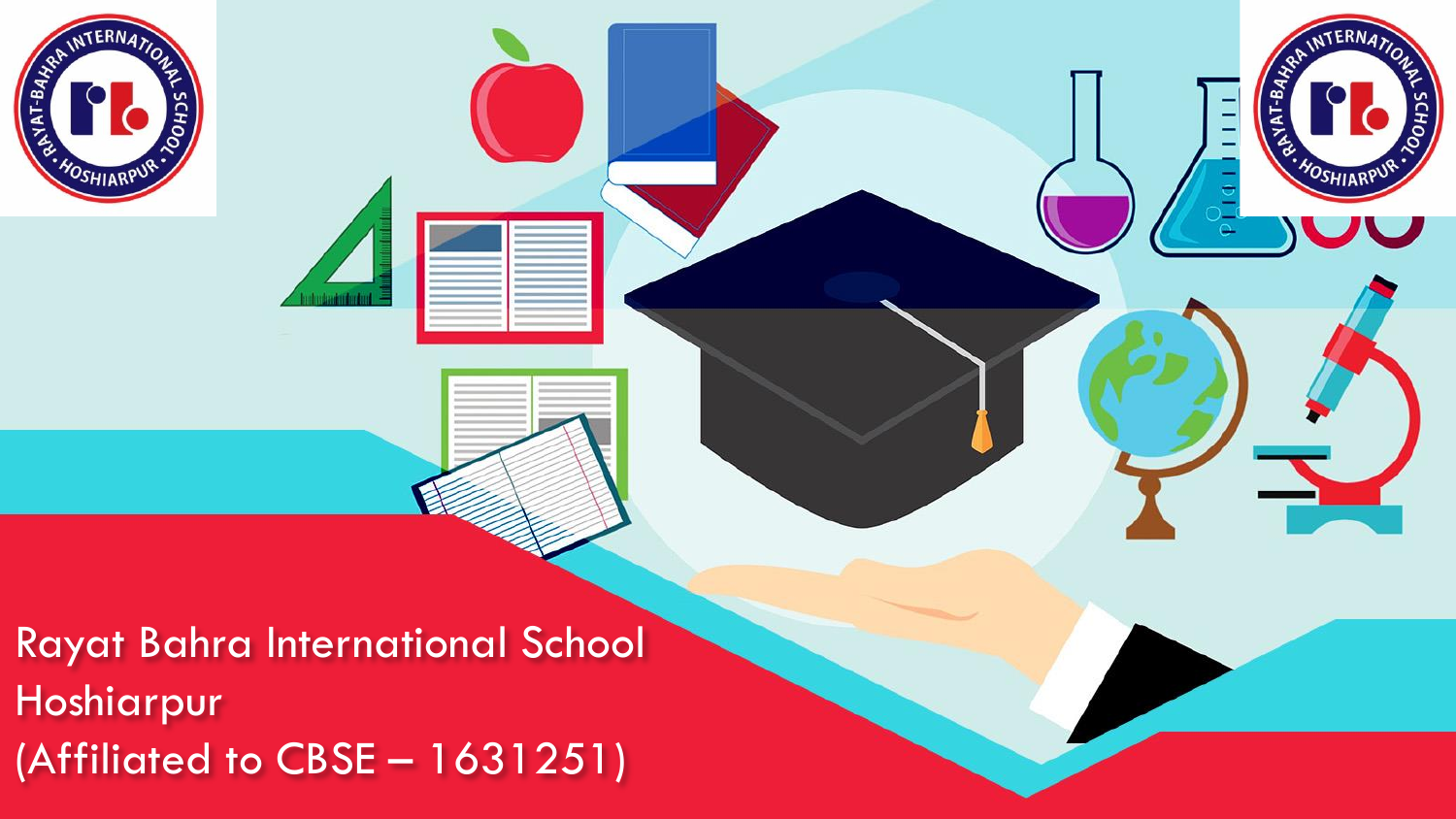

Dear Children,

- You Matter us most and we All Miss You!!!!!.
- Stay Home, Stay Safe
- Be Kind to your Family
- Get Creative

"This too shall pass. And we will pick up right where we left off!!!"

Summer Vacations are at our doorsteps. Holidays are a well deserved opportunity to relax and rewind by indulging in activities that are pleasurable at the same time educative. We would like to thank all of you for making online classes and virtual Assessment a success. You are going to enjoy your holidays. It's a sincere request to all to complete holiday projects and home assignments on time. Engage yourself whole heartedly as you will learn a lot through it. Practice your hobbies or inculcate new hobbies. Do a lot of Reading-can be newspapers, magazines, books or novels. Watch English news daily in order to equip yourself with the information and facts to be used as content in the writing skills.

Summer Holidays Homework is an initiative on our part, to inculcate innovativeness, creativity and interest in the tasks assigned to our students. It will not only enable them to recapitulate what was taught but will also help them to connect themselves to the various learning processes. Please ensure that your child complete the assignment neatly.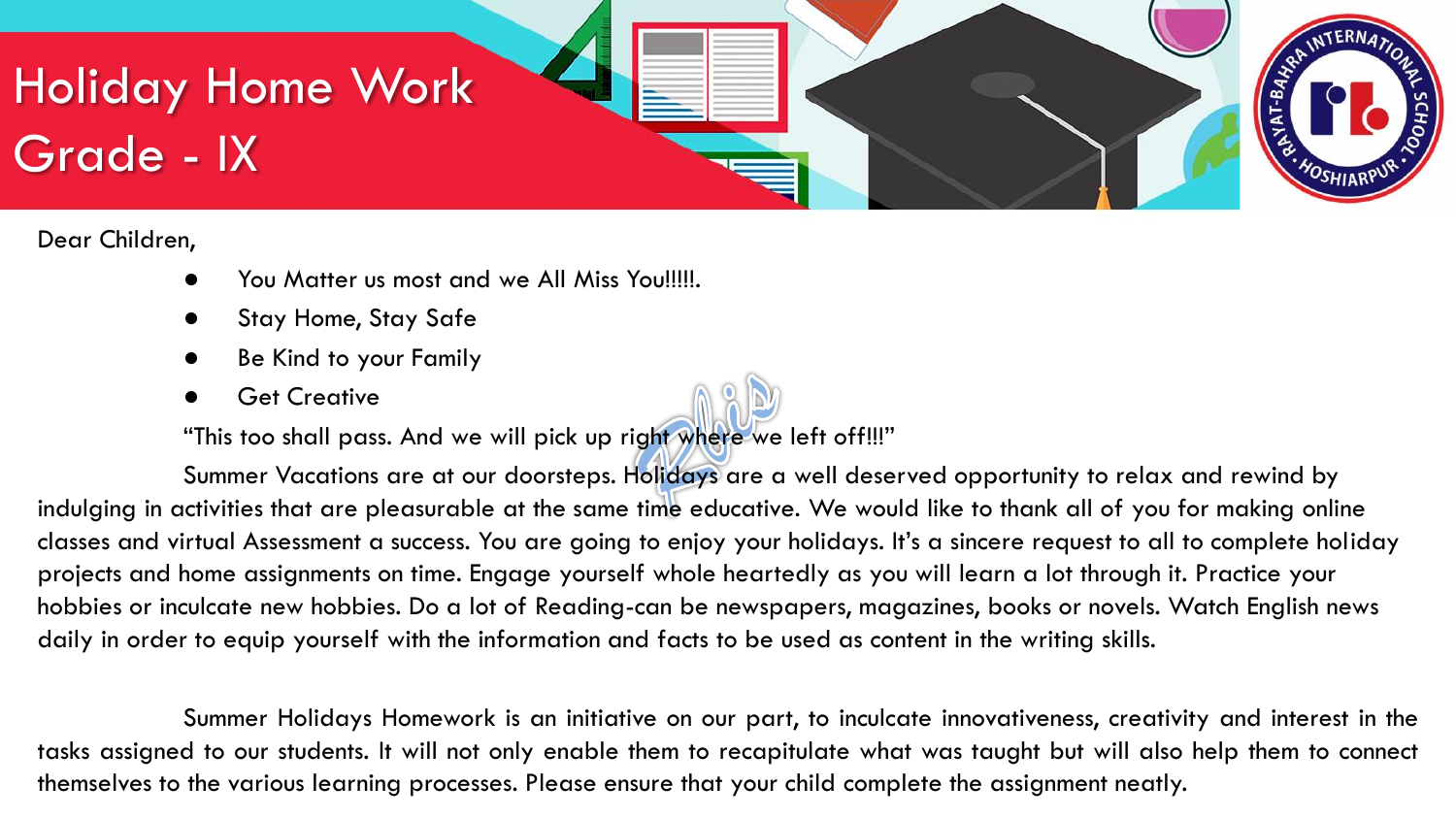

- ❖ All the work should be hand-written.
- $\dots$  Original drawings / illustrations and creative use of material will be appreciated.
- ❖ Present your work on A-4 size sheets and put it in an attractive folder with your name and class clearly written at the top.

The work will be evaluated for all the subjects on the following parameters. Idea and content

**Presentation** 

Ability to answer the questions

Innovativeness.

Creativity.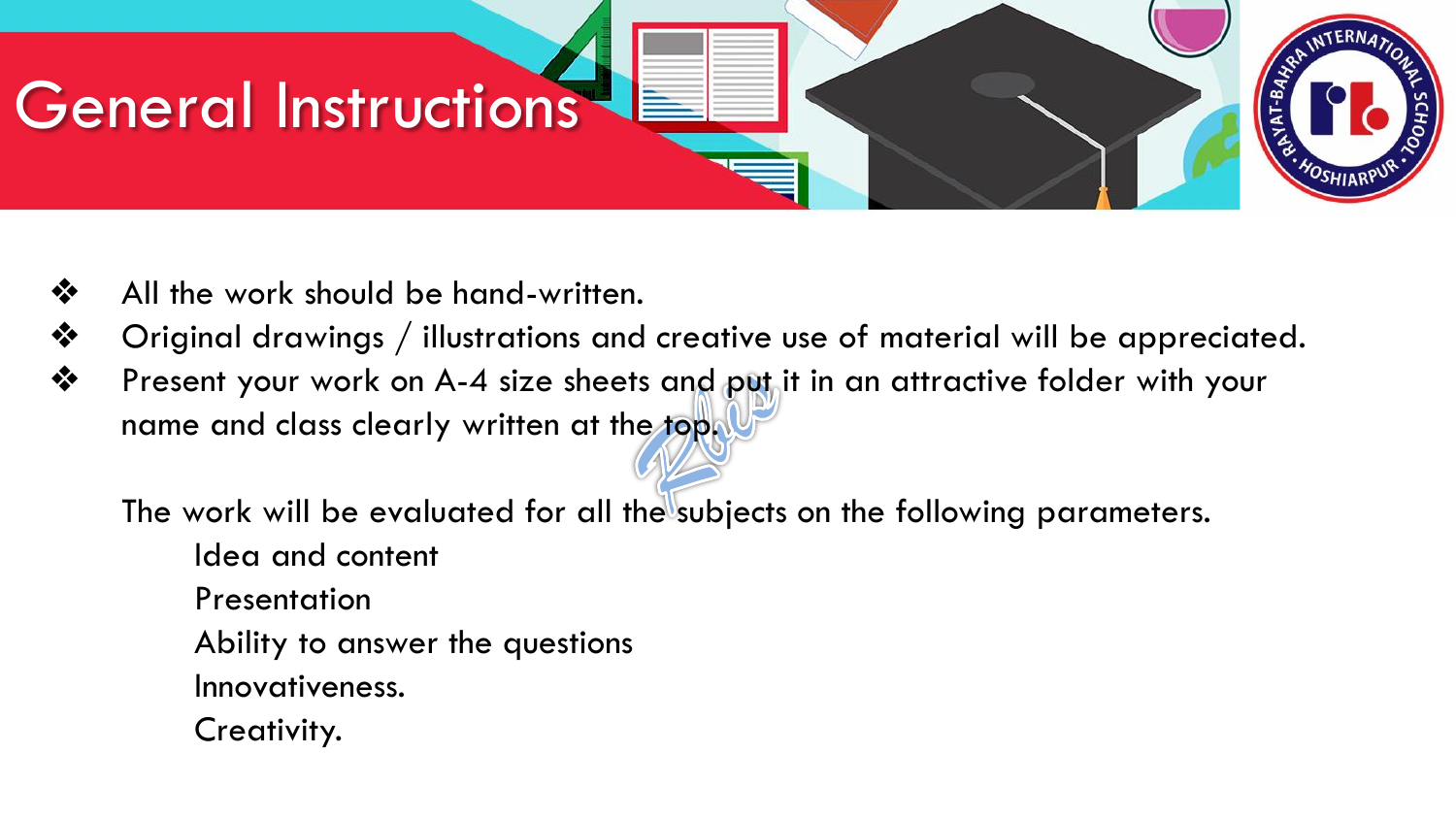



| Reading                                                                                                                                | Writing                                                                                                                                                                                                                                                    | Grammar                                                                                                           |
|----------------------------------------------------------------------------------------------------------------------------------------|------------------------------------------------------------------------------------------------------------------------------------------------------------------------------------------------------------------------------------------------------------|-------------------------------------------------------------------------------------------------------------------|
| To enhance reading skills read any book<br>of your choice may be detective novel<br>or mystery novel. Any thing as per your<br>choice. | Suppose a relative took you and your brother/sister to an<br>exhibition while your parents were busy with your work. Write a<br>diary entry describing your feelings about the relative's kind<br>gesture.                                                 | Keep solving your integrated<br>grammar worksheets based on<br>sentence re- ordering, gap<br>filling and editing. |
| After reading you will write on your<br>English note book the characters<br>involved.                                                  | Recently you survived an accident. Write a diary entry<br>describing your feelings on having survived uninjured.<br>Hints:<br>• When and where the accident took place<br>• You have survived miraculously<br>How you felt on realizing that you were safe | Unseen comprehensions<br>(Irrespective of whether you<br>have BBC Compacta or<br>Bravia)                          |
| Imagine yourself to be the main<br>character and how you have moved if<br>you would have been there.                                   | Write a diary entry to describe your visit to an orphanage/old<br>age home.<br>Hints:<br>When you visited and why<br>$\bullet$<br>How you felt about your experience there<br>$\bullet$<br>Who you met there and what you did there                        |                                                                                                                   |
| Summary of the novel                                                                                                                   |                                                                                                                                                                                                                                                            |                                                                                                                   |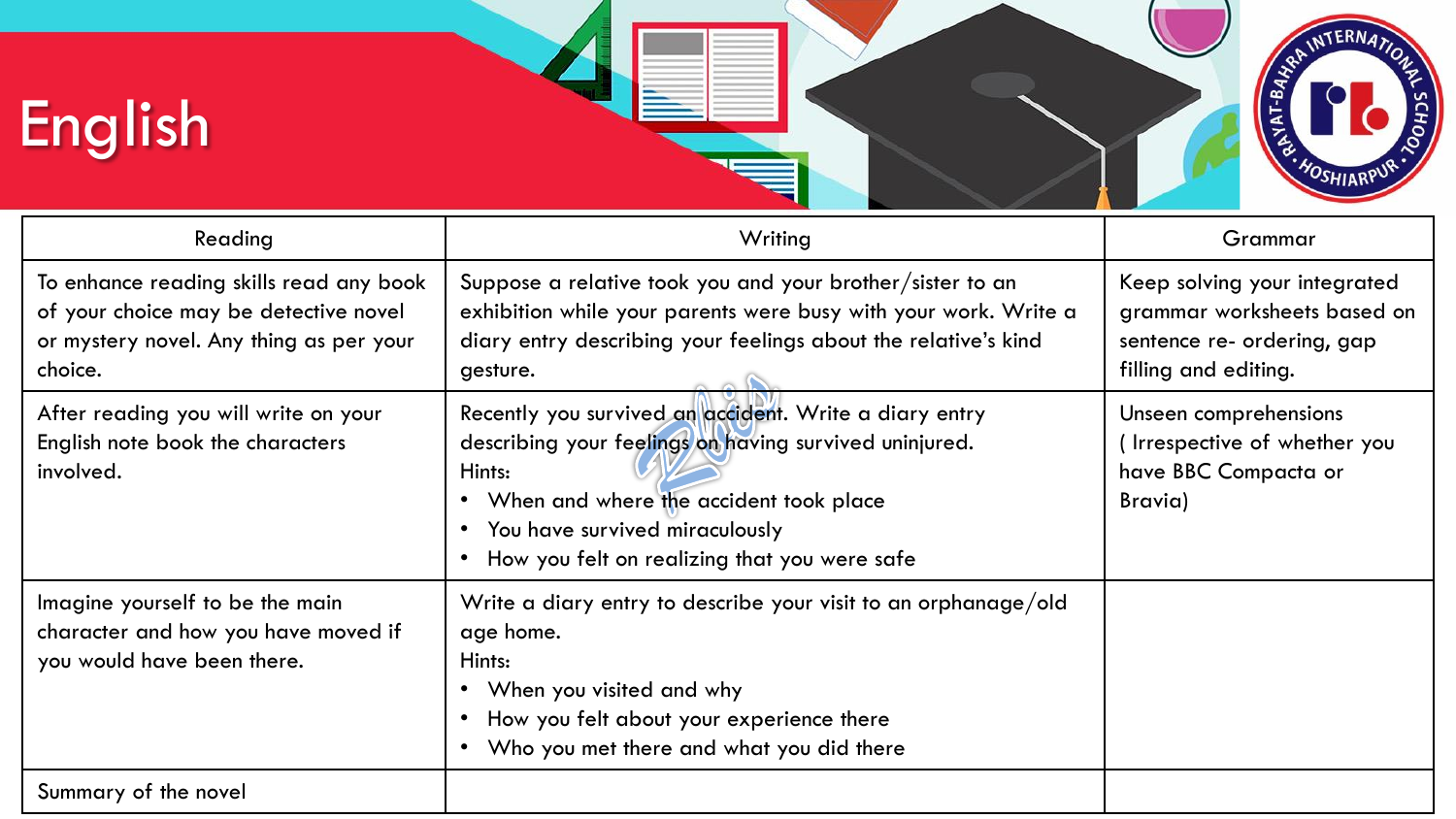

#### **Assignment work**

**1) Topic : ਪੰਜਾਬੀ ਸੱਭਿਆਚਾਰ ਭ ੱਚੋਂਅਲੋਪ ਹੋਰਹੀਆਂਕੋਈ ਦਸ ਚੀਜਾਂਦੀ ਸੂਚੀ ਬਣਾਉ , ਉਹਨਾਂਦੀਆਂਤਸ ੀਰਾਂਭਪਰੰਟ ਕਰ ਾ ਕੇ ਲਗਾਉ ਅਤੇਉਨ੍ਾਂਬਾਰੇਜਾਣਕਾਰੀ ਇਕੱਠੀ ਕਰਕੇਭਲਖੋ।**

**2) Topic: ਕਭ ਤਾ ਿਾਗ ਭ ੱਚ ਆਏ ਕ ੀਆਂਦੀਆਂਤਸ ੀਰਾਂਲਗਾ ਕੇਉਨ੍ਾਂਦੇਜੀ ਨ ਬਾਰੇਸੰਖੇਪ ਜਾਣਕਾਰੀ ਭਦਉ। (ਿਾਈ ੀਰ ਭਸੰਘ, ਧਨੀ ਰਾਮ ਚਾਭਤਰਕ, ਭਿਰੋਜਦੀਨ ਸ਼ਰਿ, ਭ ਧਾਤਾ ਭਸੰਘ ਤੀਰ, ਨੰ ਦ ਲਾਲ ਨੂਰਪੁਰੀ) (Do this work on assignment sheets. It should be neat and clean.)**

### **Following work only for learning:**

#### **Essay :**

- **1. ਮੇਰਾ ਮਨਪਸੰਦ ਅਭਧਆਪਕ**
- **2. ਜੇਮੈਂਭਪਰੰਸੀਪਲ ਹੁੰਦਾ**
- **3. ਬੇਰੁਜਗਾਰੀ**

**Letter : ਪਾਰਕ ਪੱਤਰ :- First five**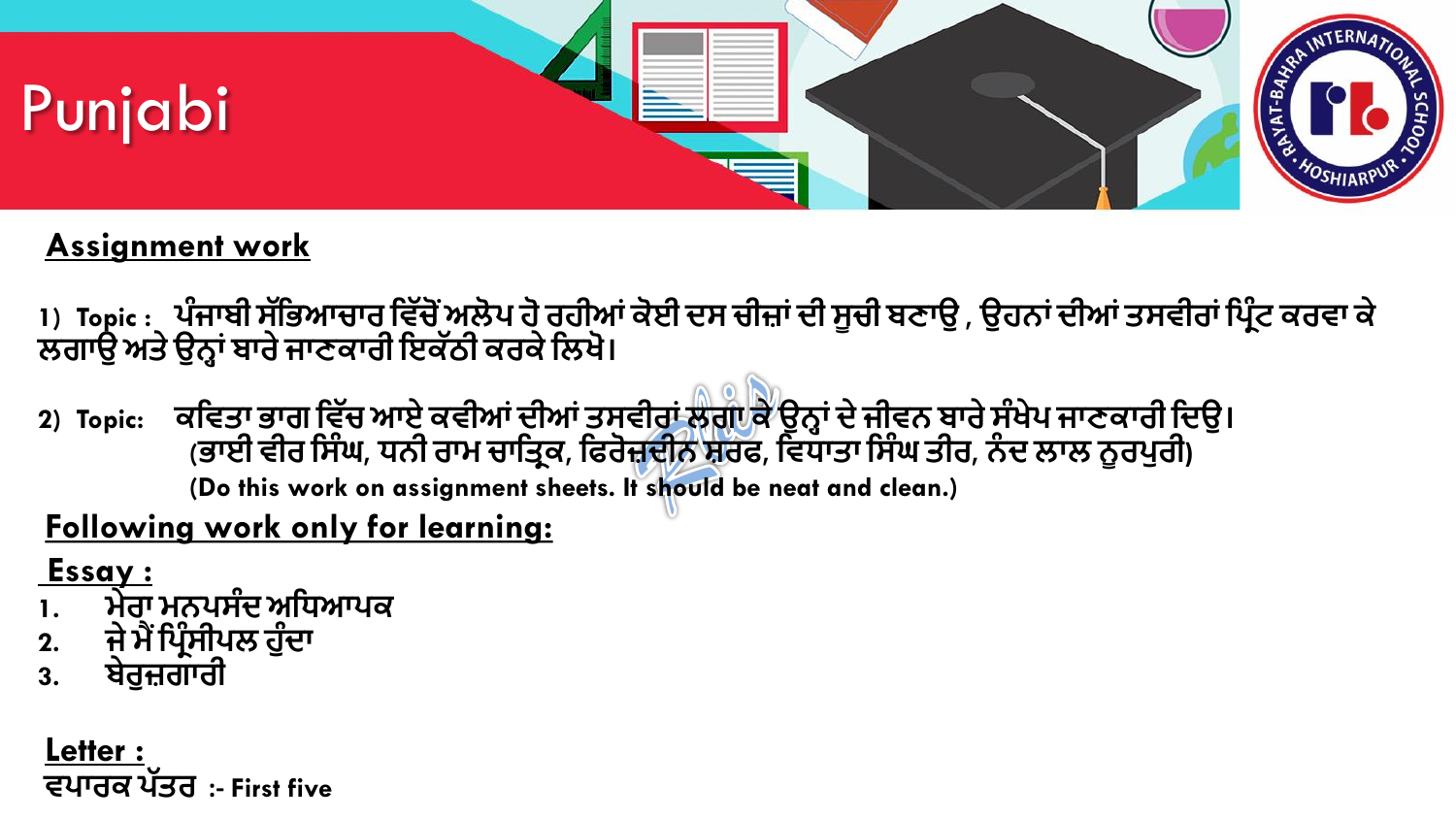

#### **Assignment work**

- प्रश्न 1:- भारत का नाम रोशन करनेवाली ननम्ननलखित मनिलाओंकेनित्ोंका संग्रि कीनिए तथा उनके बारेमें संक्षिप्त जानकारी प्राप्त करके लिखिए:-
	- क) पी.टी.उषा ख) आरती साहा ग) किरण बेदी
- प्रश्नः-2 भक्ति काल के प्रमुख कवि कौन- कौन से थे ? उनके बारे में संक्षिप्त जानकारी दीजिए। Do this work on assignment sheets.

## **Following work only for learning:**

**अनुच्छे द :**

वृक्षारोपण अनुशासन का मित्व श्रम का मित्व समय का मित्व

**पत्र :**

संवेदना पत् :- Letter No. 6,7,9,10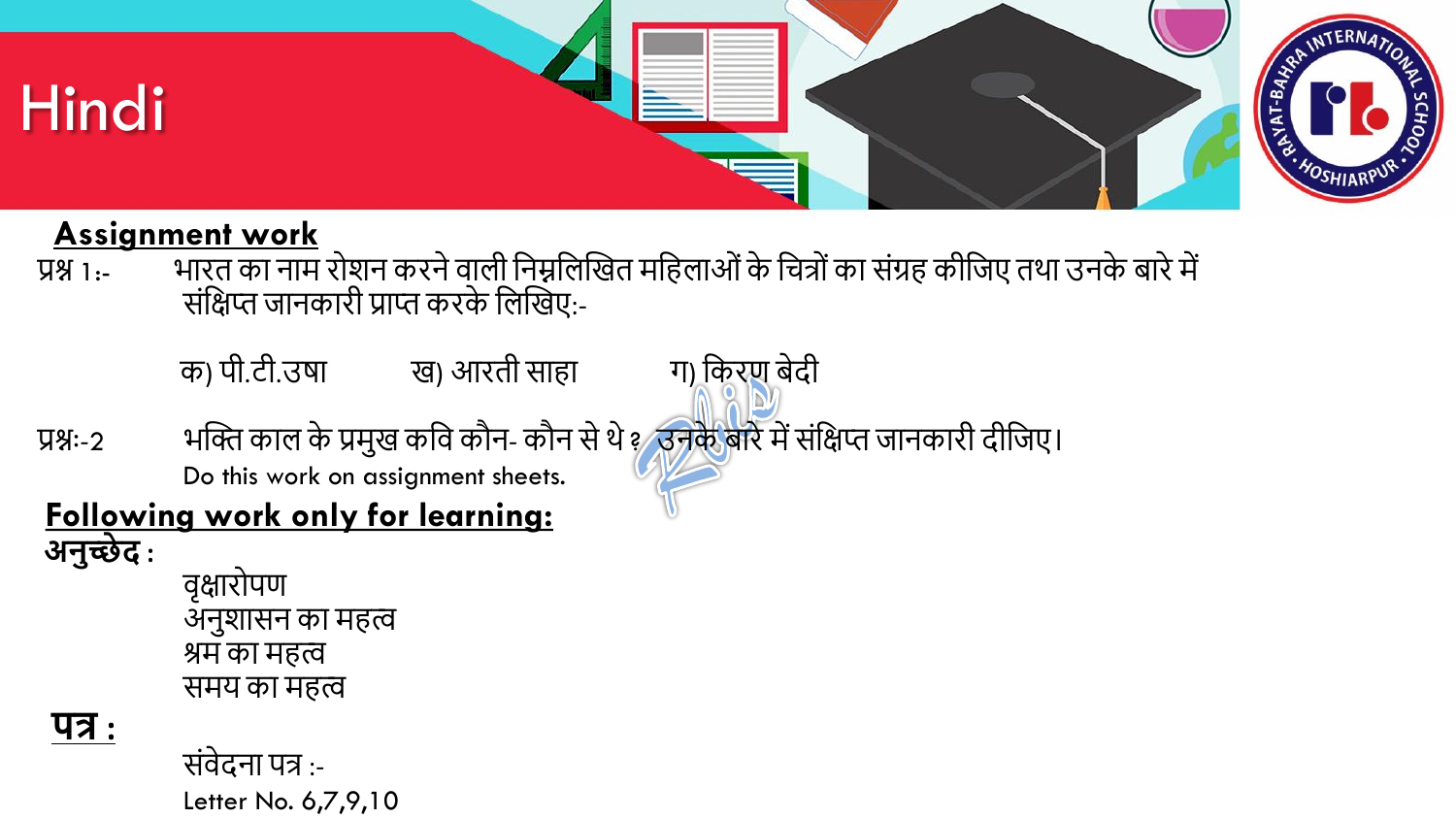

Revise chapter 1,2,3 Unsolved sums of xact maths Lab manual : Complete first 10 activities . Lab manual : Complete ch 1,2,3

Remedial worksheet

Complete MCQ of lab manual of chapter 1,2,3.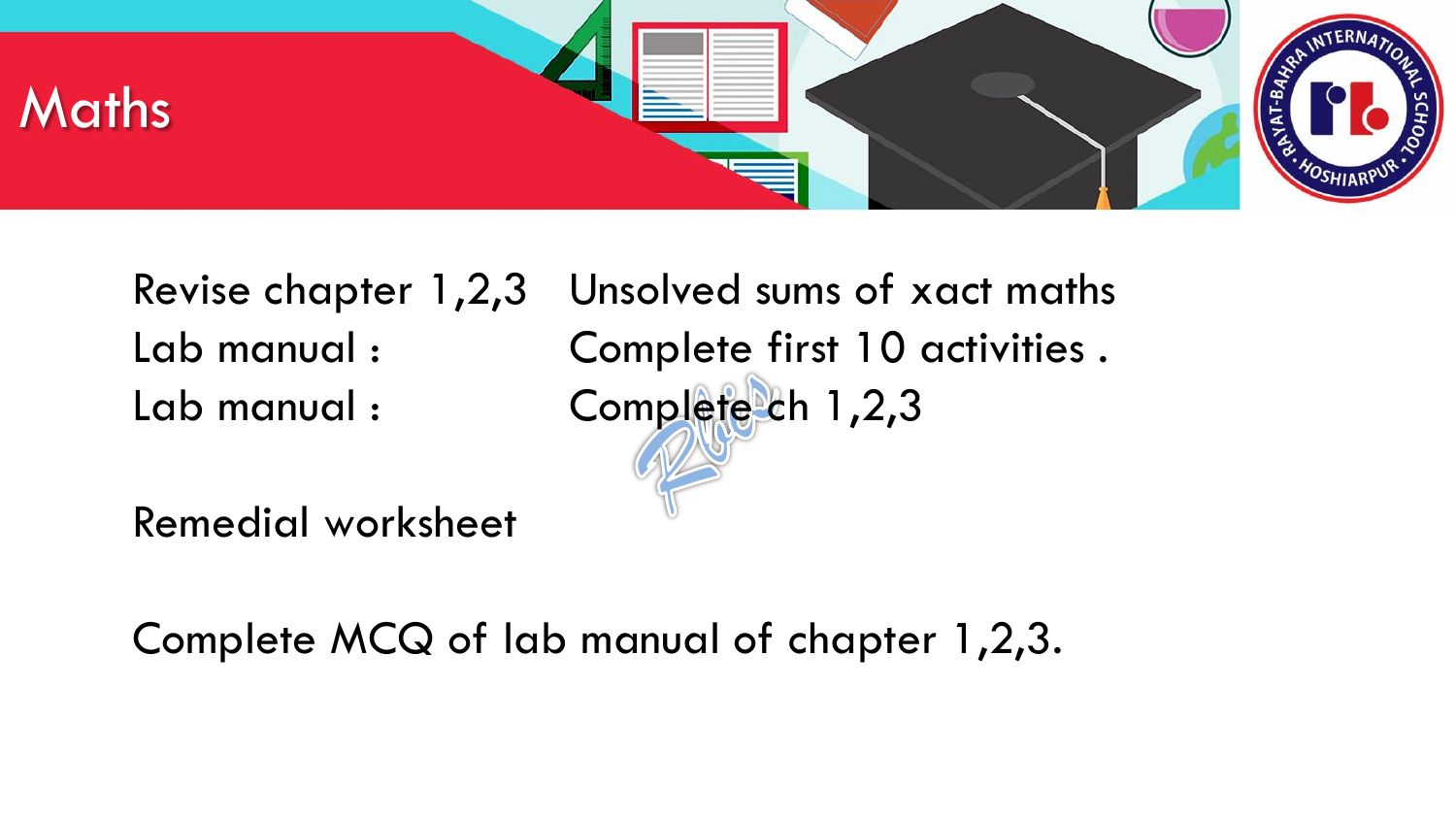

Write 1 and 2 experiments of biology and chemistry in your lab manuals.

Prepare one video of any one experiment as I already discussed in class.

Solve these numericals :-

- 1. How much water should be added in 15 g of salt to obtain 15% salt solution?
- 2. The concentration of salt solution in terms of mass by mass percentage is 20% and the mass of the solution is 550 g. Determine the mass of salute present in the solution?
- 3. What volume of ethyl alcohol and water must be mixed together to prepare 250 ML of 60% by volume of alcohol in water.
- 4. A solution contains 50 g of sugar in 350 g of water. Calculate the concentration of solution in terms of mass by mass percentage of the solution.
- 5. Calculate the mass of water and mass of glucose required to make 250 g of 40% solution of glucose.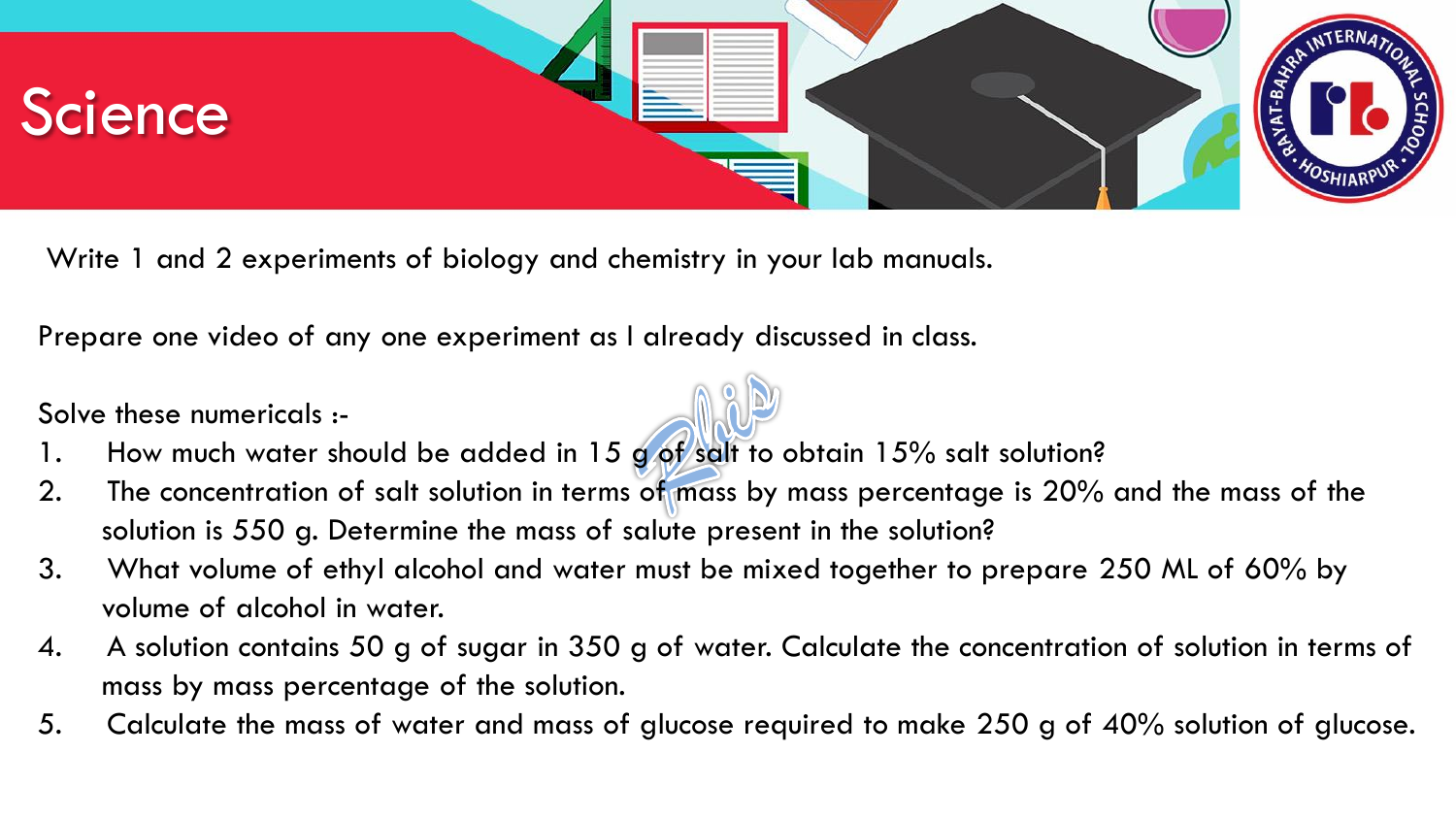

*Power Point Presentation*

*Choose any one topic:-*

Electromagnet Laws of motion Gravitation Sound Work and Energy

*a. It should be of 12-14 pages including Title, Index, Introduction and References. b. It should be maximum of 3-4 minutes.*

*c. Please share your presentation on my email id- taniamalhotra97@gmail.com*

#### **Lab Manual Physics:-**

Experiment no-1. To verify the laws of reflection of sound.

Experiment no-2. To determine the density of a solid (denser than water) by using a spring balance and a measuring cylinder.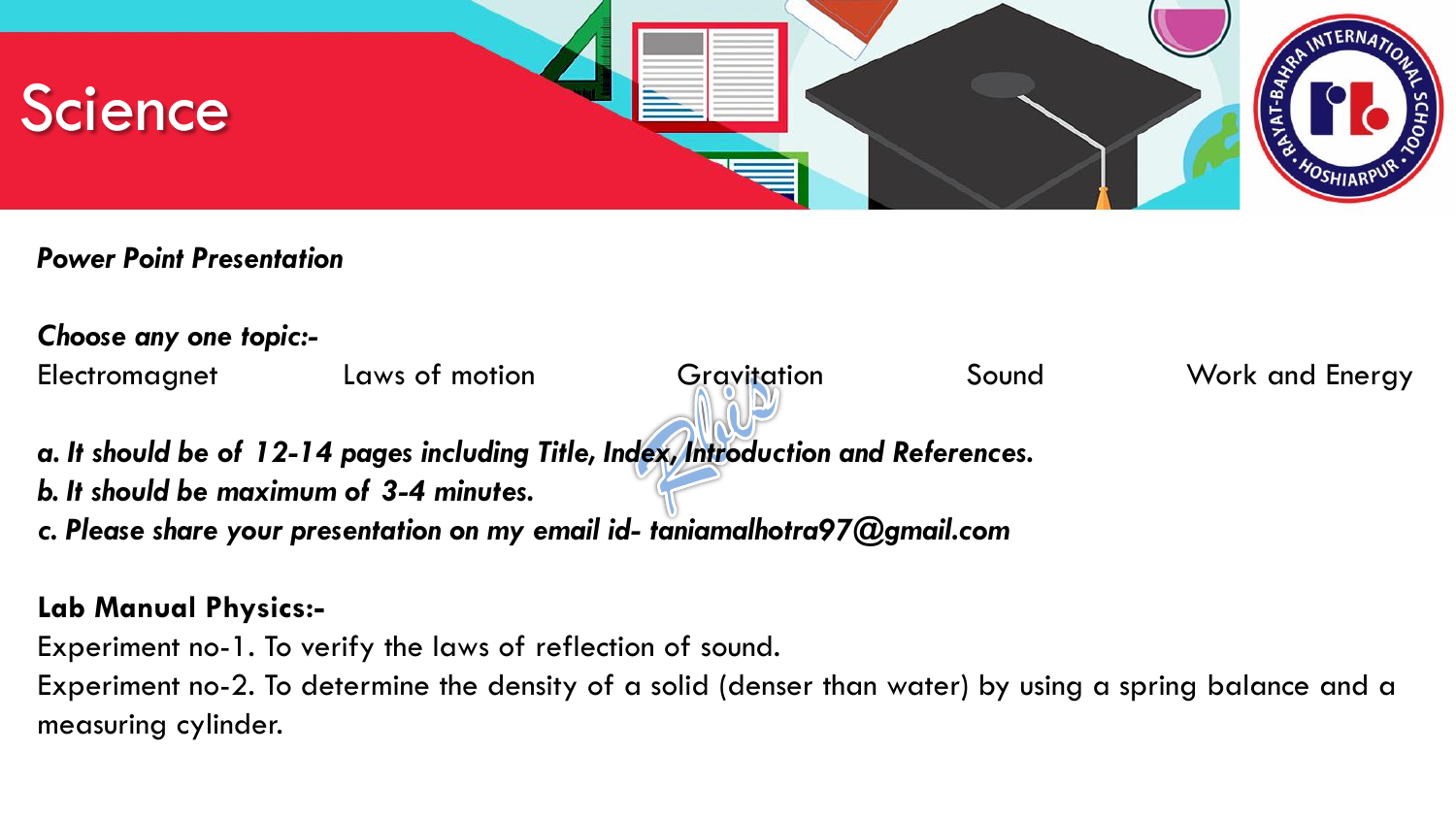

*Numerical Problems:-*

- **1. The odometer of a car reads 2000 km at the start of a trip and 2400 km at the end of the trip. If the trip took 8 h, calculate the average speed of the car in km h-1 and m s-1 .**
- **2. A train is travelling at a speed of 90 km h-1 . Brakes are applied so as to produce a uniform acceleration of -0.5 ms-2 . Find how far the train will go before it is brought to rest.**
- **3. An artificial satellite is moving in a circular orbit of radius 42250 km. Calculate its speed if it takes 24 hours to revolve around the earth.**
- **4. A bullet of mass 20 g is horizontally fired with a velocity 150 m s-1 from a pistol of mass 2 kg. What is the recoil velocity of the pistol?**
- **5. From a rifle of mass 4 kg, a bullet of mass 50 g is fired with an initial velocity of 35 m s-1 . Calculate the initial recoil velocity of the rifle.**
- **6. An object of mass 100 kg is accelerated uniformly from a velocity of 5 m s-1 to 8 m s-1 in 6 s. Calculate the initial and final momentum of the object. Also, find the magnitude of the force exerted on the object.**
- **7. An object weighs 10 N when measured on the surface of the earth. What would be its weight when measured on the surface of the moon?**
- **8. Mass of an object is 10 kg. What is its weight on the earth?**

#### *Solve all these questions in A4 sheets*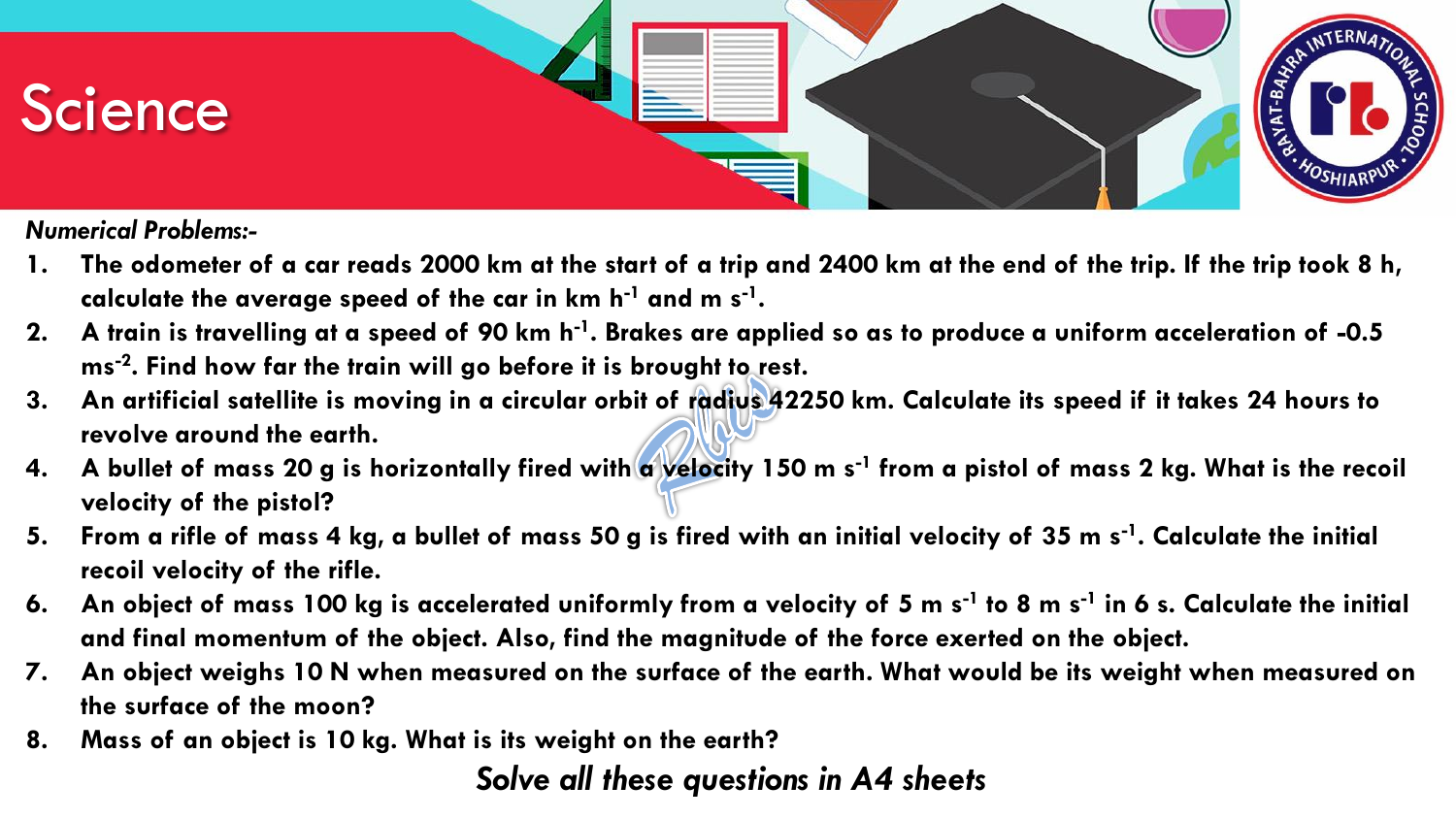# Social Science

| <b>History</b>                                                                  | Geography                                                                                                                                         | Economics                               |
|---------------------------------------------------------------------------------|---------------------------------------------------------------------------------------------------------------------------------------------------|-----------------------------------------|
| <b>SECTION 1</b><br>(Related)<br>with<br><b>Revolution</b> )<br>from<br>manual. | <b>Assignment l A</b><br>French   (Size and Vocation and Economic<br>lab   physical features of India)   Economic Activities'<br>from lab manual. | Make a Model or Chart on<br>Non-<br>and |

REAL MONTERNATION

**SCHO**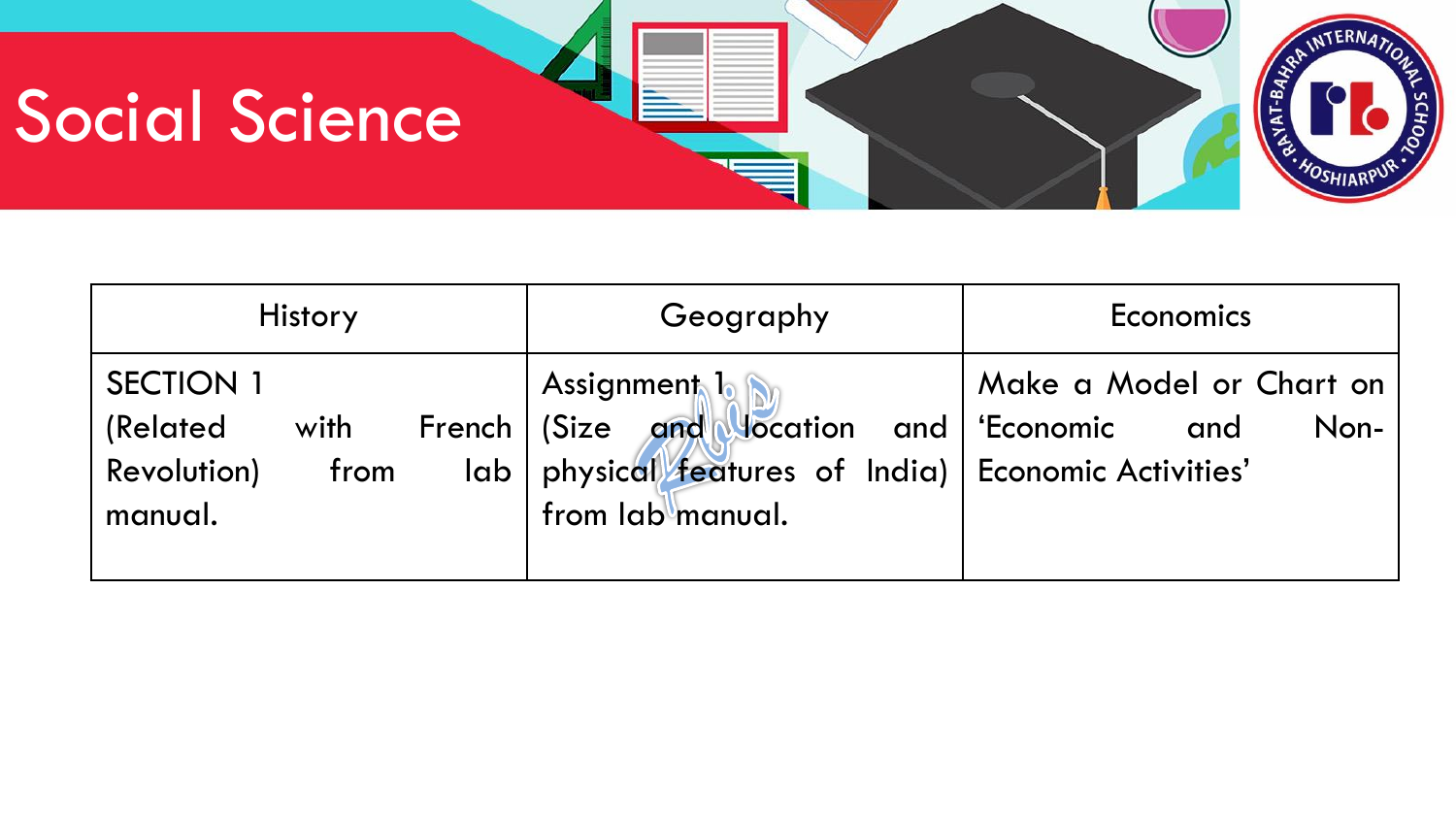

#### **Project Work**

**Create a Presentation on topic " The Water Cycle"**

#### **Instructions**

- **Open Microsoft Power Point**
- **List the stages of Water Cycle.**
- **Add Pictures, Clip Art image and effects as required.**
- **Save the presentation with name " The Water Cycle"**

#### **Note : Compile the presentation and send at : manuvig.vig82@gmail.com**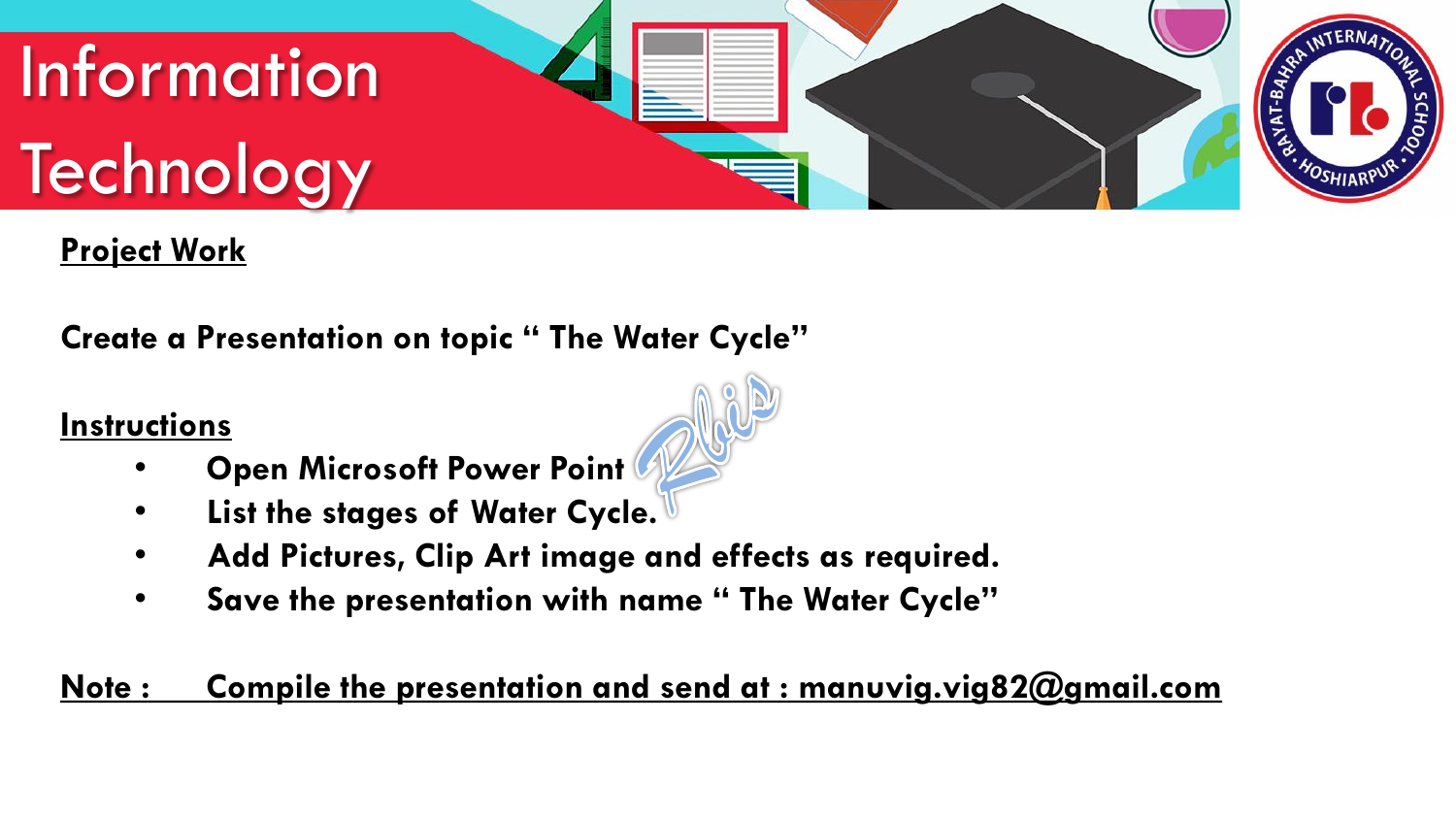In this pandemic time you need to prevent yourself from COVID 19 infections by following these simple measures:

- Practice hand hygiene frequently.
- Maintain respiratory hygiene and wellness.
- Maintain at least a 1 meter distance between yourself and others.
- Wear a three layer mask every time; you are going out without fail.
- Boost your immunity through nutritious food, yoga and exercises.
- Read and Revise the Course covered in the virtual classes.
- Understand the concepts and practice questions.
- Complete your pending assignments.(if any).
- Take good care of your health and hygiene.
- Avoid heavy and oily food and increase intake of fresh fruits and water to keep you well hydrated and energetic.